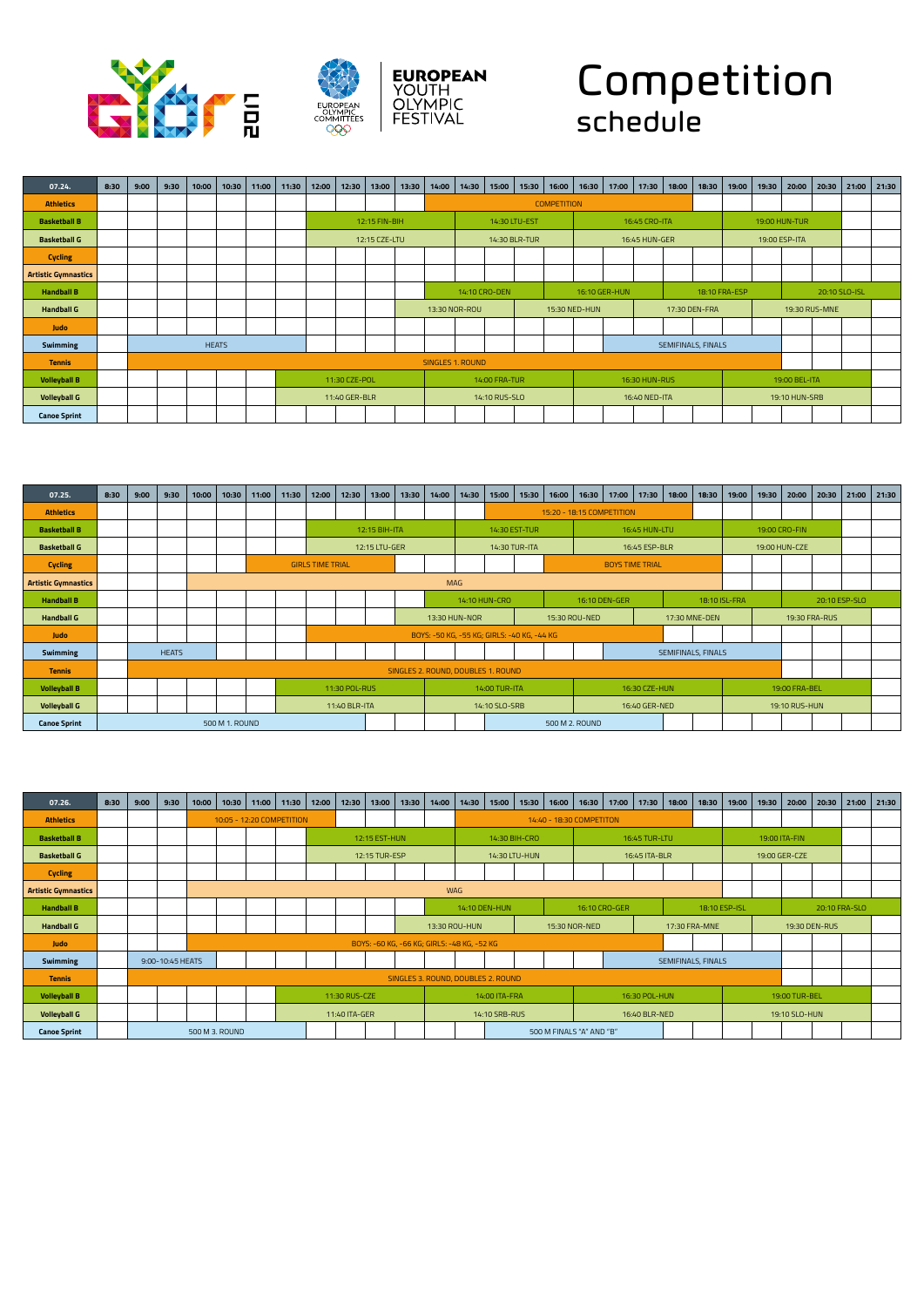



## Competition schedule

| 07.27.                     | 8:30 | 9:00 | 9:30         | 10:00 | 10:30 | 11:00 | 11:30                     | 12:00 | 12:30 | 13:00           | 13:30 | 14:00 | 14:30                                      | 15:00                                        | 15:30 | 16:00 |                           | 16:30 17:00     | 17:30                 | 18:00              | 18:30 | 19:00 | 19:30 | 20:00 | 20:30 | 21:00 | 21:30 |
|----------------------------|------|------|--------------|-------|-------|-------|---------------------------|-------|-------|-----------------|-------|-------|--------------------------------------------|----------------------------------------------|-------|-------|---------------------------|-----------------|-----------------------|--------------------|-------|-------|-------|-------|-------|-------|-------|
| <b>Athletics</b>           |      |      |              |       |       |       | 10:00 - 14:20 COMPETITION |       |       |                 |       |       |                                            |                                              |       |       | 15:00 - 18:00 COMPETITION |                 |                       |                    |       |       |       |       |       |       |       |
| <b>Basketball B</b>        |      |      |              |       |       |       |                           |       |       |                 |       |       |                                            |                                              |       |       |                           |                 |                       |                    |       |       |       |       |       |       |       |
| <b>Basketball G</b>        |      |      |              |       |       |       |                           |       |       |                 |       |       |                                            |                                              |       |       |                           |                 |                       |                    |       |       |       |       |       |       |       |
| <b>Cycling</b>             |      |      |              |       |       |       | <b>GIRLS ROAD RACE</b>    |       |       |                 |       |       |                                            |                                              |       |       |                           |                 | <b>BOYS ROAD RACE</b> |                    |       |       |       |       |       |       |       |
| <b>Artistic Gymnastics</b> |      |      |              |       |       |       |                           |       |       | 12:00-14:15 MAG |       |       |                                            |                                              |       |       |                           | 16:00-18:15 WAG |                       |                    |       |       |       |       |       |       |       |
| <b>Handball B</b>          |      |      |              |       |       |       |                           |       |       |                 |       |       |                                            |                                              |       |       |                           |                 |                       |                    |       |       |       |       |       |       |       |
| <b>Handball G</b>          |      |      |              |       |       |       |                           |       |       |                 |       |       |                                            |                                              |       |       |                           |                 |                       |                    |       |       |       |       |       |       |       |
| Judo                       |      |      |              |       |       |       |                           |       |       |                 |       |       | BOYS: -73 KG, -81 KG; GIRLS -57 KG, -63 KG |                                              |       |       |                           |                 |                       |                    |       |       |       |       |       |       |       |
| Swimming                   |      |      | <b>HEATS</b> |       |       |       |                           |       |       |                 |       |       |                                            |                                              |       |       |                           |                 |                       | SEMIFINALS, FINALS |       |       |       |       |       |       |       |
| <b>Tennis</b>              |      |      |              |       |       |       |                           |       |       |                 |       |       |                                            | SINGLES QUARTERFINALS, DOUBLES QUARTERFINALS |       |       |                           |                 |                       |                    |       |       |       |       |       |       |       |
| <b>Volleyball B</b>        |      |      |              |       |       |       |                           |       |       |                 |       |       |                                            |                                              |       |       |                           |                 |                       |                    |       |       |       |       |       |       |       |
| <b>Volleyball G</b>        |      |      |              |       |       |       |                           |       |       |                 |       |       |                                            |                                              |       |       |                           |                 |                       |                    |       |       |       |       |       |       |       |
| <b>Canoe Sprint</b>        |      |      |              |       |       |       |                           |       |       |                 |       |       |                                            |                                              |       |       |                           |                 |                       |                    |       |       |       |       |       |       |       |

| 07.28.                     | 8:30 | 9:00 | 9:30 | 10:00            | 10:30 | 11:00 | 11:30 | 12:00 | 12:30       | 13:00       | 13:30       | 14:00                                     | 14:30    | 15:00       | 15:30       | 16:00              | 16:30          | 17:00 | 17:30       | 18:00              | 18:30       | 19:00 | 19:30       | 20:00       | 20:30       | 21:00 | 21:30 |
|----------------------------|------|------|------|------------------|-------|-------|-------|-------|-------------|-------------|-------------|-------------------------------------------|----------|-------------|-------------|--------------------|----------------|-------|-------------|--------------------|-------------|-------|-------------|-------------|-------------|-------|-------|
| <b>Athletics</b>           |      |      |      |                  |       |       |       |       |             |             |             |                                           |          |             |             | <b>COMPETITION</b> |                |       |             |                    |             |       |             |             |             |       |       |
| <b>Basketball B</b>        |      |      |      |                  |       |       |       |       |             | 12:15 3A-4B |             |                                           |          |             | 14:30 3B-4A |                    |                |       | 16:45 1A-2B |                    |             |       |             | 19:00 2A-1B |             |       |       |
| <b>Basketball G</b>        |      |      |      |                  |       |       |       |       |             | 12:15 3A-4B |             |                                           |          | 14:30 3B-4A |             |                    |                |       | 16:45 1A-2B |                    |             |       | 19:00 2A-1B |             |             |       |       |
| <b>Cycling</b>             |      |      |      |                  |       |       |       |       |             |             |             |                                           |          |             |             |                    |                |       |             |                    |             |       |             |             |             |       |       |
| <b>Artistic Gymnastics</b> |      |      |      |                  |       |       |       |       |             |             |             |                                           | MAG, WAG |             |             |                    |                |       |             |                    |             |       |             |             |             |       |       |
| <b>Handball B</b>          |      |      |      |                  |       |       |       |       |             |             | 13:10 3A-4B |                                           |          |             |             | 15:25 4A-3B        |                |       |             |                    | 17:40 1A-2B |       |             |             | 19:55 2A-1B |       |       |
| <b>Handball G</b>          |      |      |      |                  |       |       |       |       |             |             | 12:30 3A-4B |                                           |          |             | 14:45 4A-3B |                    |                |       | 17:00 1A-2B |                    |             |       |             | 19:15 2A-1B |             |       |       |
| Judo                       |      |      |      |                  |       |       |       |       |             |             |             | BOYS -90 KG, +90 KG; GIRLS -70 KG, +70 KG |          |             |             |                    |                |       |             |                    |             |       |             |             |             |       |       |
| Swimming                   |      |      |      | 9:00-11:15 HEATS |       |       |       |       |             |             |             |                                           |          |             |             |                    |                |       |             | SEMIFINALS, FINALS |             |       |             |             |             |       |       |
| <b>Tennis</b>              |      |      |      |                  |       |       |       |       |             |             |             | SINGLES SEMIFINALS, DOUBLES SEMIFINALS    |          |             |             |                    |                |       |             |                    |             |       |             |             |             |       |       |
| <b>Volleyball B</b>        |      |      |      |                  |       |       |       |       | 11:30 3A-4B |             |             |                                           |          | 14:00 4A-3B |             |                    |                |       | 16:30 1A-2B |                    |             |       |             | 19:00 1B-2A |             |       |       |
| <b>Volleyball G</b>        |      |      |      |                  |       |       |       |       | 11:40 3A-4B |             |             |                                           |          | 14:10 4A-3B |             |                    |                |       | 16:40 1A-2B |                    |             |       |             | 19:10 1B-2A |             |       |       |
| <b>Canoe Sprint</b>        |      |      |      | 200 M 1. ROUND   |       |       |       |       |             |             |             |                                           |          |             |             |                    | 200 M 2, ROUND |       |             |                    |             |       |             |             |             |       |       |

| 07.29.                     | 8:30 | 9:00 | 9:30 | 10:00            | 10:30           | 11:00 | 11:30                                                                                     | 12:00            | 12:30            | 13:00                    | 13:30 | 14:00            | 14:30                   | 15:00 | 15:30                   | 16:00 | 16:30                     | 17:00       | 17:30       | 18:00       | 18:30 | 19:00 | 19:30 | 20:00 | 20:30 | 21:00 | 21:30 |
|----------------------------|------|------|------|------------------|-----------------|-------|-------------------------------------------------------------------------------------------|------------------|------------------|--------------------------|-------|------------------|-------------------------|-------|-------------------------|-------|---------------------------|-------------|-------------|-------------|-------|-------|-------|-------|-------|-------|-------|
| <b>Athletics</b>           |      |      |      |                  |                 |       |                                                                                           |                  |                  |                          |       |                  |                         |       |                         |       | 14:45 - 17:45 COMPETITION |             |             |             |       |       |       |       |       |       |       |
| <b>Basketball B</b>        |      |      |      |                  |                 |       | 11:00 7-8, PLACE                                                                          |                  |                  |                          |       | 13:15 5-6, PLACE |                         |       |                         |       | 15:30 BRONZE MEDAL GAME   |             |             | 17:45 FINAL |       |       |       |       |       |       |       |
| <b>Basketball G</b>        |      |      |      |                  |                 |       | 11:00 7-8. PLACE                                                                          |                  |                  |                          |       | 13:15 5-6. PLACE |                         |       |                         |       | 15:30 BRONZE MEDAL GAME   |             |             | 17:45 FINAL |       |       |       |       |       |       |       |
| <b>Cycling</b>             |      |      |      |                  |                 |       |                                                                                           |                  |                  |                          |       |                  |                         |       |                         |       |                           |             |             |             |       |       |       |       |       |       |       |
| <b>Artistic Gymnastics</b> |      |      |      |                  |                 |       |                                                                                           |                  |                  |                          |       |                  | MAG, WAG                |       |                         |       |                           |             |             |             |       |       |       |       |       |       |       |
| <b>Handball B</b>          |      |      |      |                  | 9:40 7-8, PLACE |       |                                                                                           |                  | 11:55 5-6, PLACE |                          |       |                  |                         |       | 14:15 BRONZE MEDAL GAME |       |                           | 16:30 FINAL |             |             |       |       |       |       |       |       |       |
| <b>Handball G</b>          |      |      |      | 9:00 7-8, PLACE  |                 |       |                                                                                           | 11:15 5-6, PLACE |                  |                          |       |                  | 13:30 BRONZE MEDAL GAME |       |                         |       | <b>15:45 FINAL</b>        |             |             |             |       |       |       |       |       |       |       |
| Judo                       |      |      |      |                  |                 |       |                                                                                           |                  |                  | 10:00 - 17:20 TEAM EVENT |       |                  |                         |       |                         |       |                           |             |             |             |       |       |       |       |       |       |       |
| Swimming                   |      |      |      |                  |                 |       |                                                                                           |                  |                  |                          |       |                  |                         |       |                         |       |                           |             |             |             |       |       |       |       |       |       |       |
| <b>Tennis</b>              |      |      |      |                  |                 |       | 10:00, 11:30 SINGLES BRONZE MEDAL GAMES, FINALS, 13:00, 14:30 DOUBLES BRONZE MEDAL GAMES, |                  |                  | <b>FINALS</b>            |       |                  |                         |       |                         |       |                           |             |             |             |       |       |       |       |       |       |       |
| <b>Volleyball B</b>        |      |      |      | 09:00 7-8, PLACE |                 |       |                                                                                           |                  | 11:30 5-6. PLACE |                          |       |                  |                         |       | 14:00 BRONZE MEDAL GAME |       |                           |             | 16:30 FINAL |             |       |       |       |       |       |       |       |
| <b>Volleyball G</b>        |      |      |      | 09:10 7-8. PLACE |                 |       |                                                                                           |                  | 11:40 5-6. PLACE |                          |       |                  |                         |       | 14:10 BRONZE MEDAL GAME |       |                           |             | 16:40 FINAL |             |       |       |       |       |       |       |       |
| <b>Canoe Sprint</b>        |      |      |      |                  | 200 M 3. ROUND  |       |                                                                                           |                  |                  |                          |       |                  |                         |       |                         |       | 200 M FINALS "A" AND "B"  |             |             |             |       |       |       |       |       |       |       |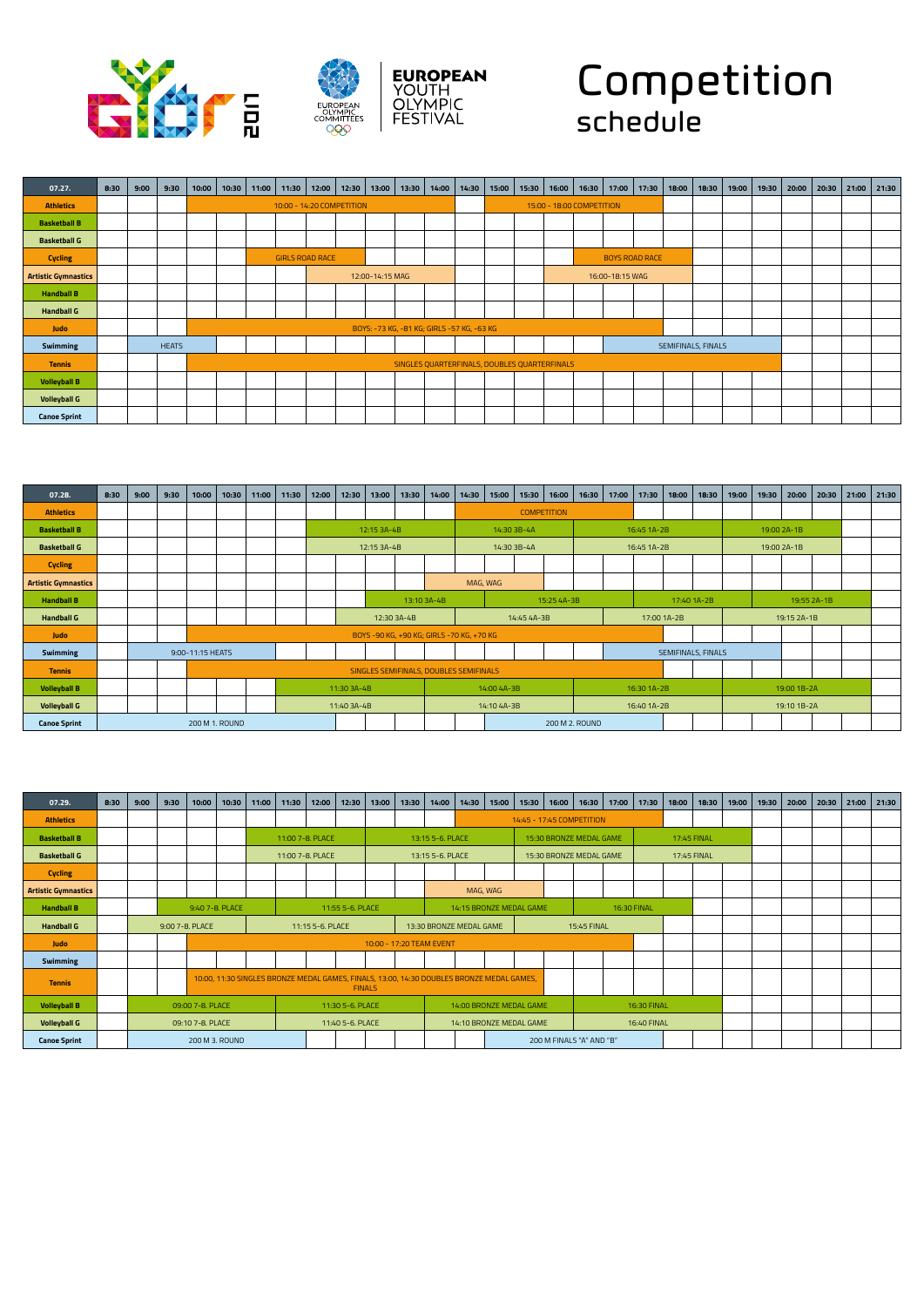





## Training schedule

|                                      | 07.23.                            | 7:00 | 7:30 | 8:00          |                                 |                                                                  |                                    |            |     |                                     |            |                                     |            |                             |                              |            |            |                            |            |            | 8:30 19:00 19:30 20:00 20:30 21:00 21:30 21:00 21:30 14:00 14:30 14:00 16:30 15:30 16:00 16:30 16:00 16:30 20:00 20:30 20:00 19:30 20:00 20:30 21:00 21:30 21:00 21:30 21:00 21:30 20:00 21:30 20:00 20:30 21:00 21:30 21:00 21 |            |            |  |
|--------------------------------------|-----------------------------------|------|------|---------------|---------------------------------|------------------------------------------------------------------|------------------------------------|------------|-----|-------------------------------------|------------|-------------------------------------|------------|-----------------------------|------------------------------|------------|------------|----------------------------|------------|------------|---------------------------------------------------------------------------------------------------------------------------------------------------------------------------------------------------------------------------------|------------|------------|--|
|                                      | Warm Up Area                      |      |      |               |                                 |                                                                  |                                    |            |     |                                     |            |                                     |            |                             |                              |            |            |                            |            |            |                                                                                                                                                                                                                                 |            |            |  |
| <b>Athletics</b>                     | <b>University Tracks Stadium</b>  |      |      |               |                                 |                                                                  |                                    |            |     |                                     |            |                                     |            |                             |                              |            |            |                            |            |            |                                                                                                                                                                                                                                 |            |            |  |
|                                      | Bercsényi School                  |      |      |               |                                 | <b>FIN</b>                                                       |                                    | <b>BIH</b> | LTU |                                     | EST        | <b>CRO</b>                          |            | <b>ITA</b>                  |                              | <b>HUN</b> | <b>TUR</b> |                            |            |            |                                                                                                                                                                                                                                 |            |            |  |
|                                      | Apáczai School B                  |      |      |               |                                 |                                                                  |                                    |            |     |                                     |            |                                     |            |                             |                              |            |            |                            |            |            |                                                                                                                                                                                                                                 |            |            |  |
| <b>Basketball</b>                    | <b>University Basketball Hall</b> |      |      |               |                                 | <b>CZE</b>                                                       |                                    | <b>LTU</b> |     | <b>BLR</b>                          | <b>TUR</b> | <b>HUN</b>                          |            |                             | GER                          | ESP        | <b>ITA</b> |                            |            |            |                                                                                                                                                                                                                                 |            |            |  |
|                                      | Apáczai School G                  |      |      |               |                                 |                                                                  |                                    |            |     |                                     |            |                                     |            |                             |                              |            |            |                            |            |            |                                                                                                                                                                                                                                 |            |            |  |
|                                      |                                   |      |      |               |                                 |                                                                  |                                    |            |     |                                     |            |                                     |            |                             |                              |            |            |                            |            |            |                                                                                                                                                                                                                                 |            |            |  |
|                                      | <b>Cycling</b>                    |      |      |               |                                 |                                                                  |                                    |            |     |                                     |            |                                     |            |                             |                              |            |            |                            |            |            |                                                                                                                                                                                                                                 |            |            |  |
|                                      | <b>Competition Hall B</b>         |      |      |               |                                 |                                                                  |                                    |            |     |                                     |            |                                     |            | <b>BOYS PODIUM TRAINING</b> |                              |            |            |                            |            |            |                                                                                                                                                                                                                                 |            |            |  |
|                                      | <b>Training Hall B</b>            |      |      |               |                                 |                                                                  |                                    |            |     |                                     |            |                                     |            |                             |                              |            |            |                            |            |            |                                                                                                                                                                                                                                 |            |            |  |
| <b>Artistic</b><br><b>Gymnastics</b> | <b>Warm-up Hall B</b>             |      |      |               |                                 |                                                                  |                                    |            |     |                                     |            |                                     |            |                             |                              |            |            |                            |            |            |                                                                                                                                                                                                                                 |            |            |  |
|                                      | <b>Competition Hall G</b>         |      |      |               |                                 |                                                                  |                                    |            |     |                                     |            |                                     |            |                             |                              |            |            |                            |            |            |                                                                                                                                                                                                                                 |            |            |  |
|                                      | <b>Training Hall G</b>            |      |      |               |                                 |                                                                  |                                    |            |     |                                     |            |                                     |            |                             |                              |            |            |                            |            |            |                                                                                                                                                                                                                                 |            |            |  |
|                                      | Warm-up Hall G                    |      |      |               |                                 |                                                                  |                                    |            |     |                                     |            |                                     |            |                             |                              |            |            |                            |            |            |                                                                                                                                                                                                                                 |            |            |  |
|                                      | <b>AUDI Arena Court 1 B</b>       |      |      |               | ${\tt GER}$                     | HUN                                                              |                                    | SLO        |     | $\sf ISL$                           |            |                                     |            |                             |                              |            |            |                            |            |            |                                                                                                                                                                                                                                 |            |            |  |
|                                      | <b>AUDI Arena Court 2 B</b>       |      |      |               |                                 |                                                                  |                                    |            |     |                                     |            |                                     |            |                             |                              |            |            |                            |            |            |                                                                                                                                                                                                                                 |            |            |  |
|                                      | <b>Magvassy Hall B</b>            |      |      |               | <b>CRO</b>                      | <b>DEN</b>                                                       |                                    | FRA        | ESP |                                     |            |                                     |            |                             |                              |            |            |                            |            |            |                                                                                                                                                                                                                                 |            |            |  |
| <b>Handball</b>                      | <b>AUDI Arena Court 2 G</b>       |      |      |               | <b>NOR</b>                      | ROU                                                              |                                    | <b>DEN</b> |     | FRA                                 |            |                                     |            |                             |                              |            |            |                            |            |            |                                                                                                                                                                                                                                 |            |            |  |
|                                      | <b>AUDI Arena Court 3 G</b>       |      |      |               | <b>NED</b>                      | <b>HUN</b>                                                       |                                    | <b>RUS</b> |     | <b>MNE</b>                          |            |                                     |            |                             |                              |            |            |                            |            |            |                                                                                                                                                                                                                                 |            |            |  |
|                                      | <b>Magvassy Hall G</b>            |      |      |               |                                 |                                                                  |                                    |            |     |                                     |            |                                     |            |                             |                              |            |            |                            |            |            |                                                                                                                                                                                                                                 |            |            |  |
|                                      | Judo                              |      |      |               |                                 |                                                                  |                                    |            |     |                                     |            |                                     |            |                             |                              |            |            |                            |            |            |                                                                                                                                                                                                                                 |            |            |  |
|                                      | <b>Swimming</b>                   |      |      |               |                                 |                                                                  |                                    |            |     |                                     |            |                                     |            |                             |                              |            |            |                            |            |            |                                                                                                                                                                                                                                 |            |            |  |
|                                      | <b>Tennis</b>                     |      |      | $7:15 - 8:45$ |                                 |                                                                  |                                    |            |     |                                     |            |                                     |            |                             |                              |            |            |                            |            |            |                                                                                                                                                                                                                                 |            |            |  |
|                                      | <b>University Sport Hall B</b>    |      |      |               | <b>BEL</b>                      | <b>ITA</b>                                                       |                                    | HUN        |     | <b>RUS</b>                          | CZE        | POL                                 |            |                             | FRA                          | TUR        |            |                            |            |            |                                                                                                                                                                                                                                 |            |            |  |
|                                      | <b>AUDI School B</b>              |      |      |               |                                 |                                                                  |                                    |            |     |                                     |            |                                     |            |                             |                              |            |            |                            |            |            |                                                                                                                                                                                                                                 |            |            |  |
| <b>Volleyball</b>                    | <b>University Sport Hall G</b>    |      |      |               | <b>HUN</b>                      | <b>SRB</b>                                                       |                                    | <b>NED</b> |     | <b>ITA</b>                          | <b>GER</b> |                                     | <b>BLR</b> |                             | <b>RUS</b>                   | <b>SLO</b> |            |                            |            |            |                                                                                                                                                                                                                                 |            |            |  |
|                                      | <b>AUDI School G</b>              |      |      |               |                                 |                                                                  |                                    |            |     |                                     |            |                                     |            |                             |                              |            |            |                            |            |            |                                                                                                                                                                                                                                 |            |            |  |
|                                      | <b>Canoe Sprint</b>               |      |      |               |                                 |                                                                  |                                    |            |     |                                     |            |                                     |            |                             |                              |            |            |                            |            |            |                                                                                                                                                                                                                                 |            |            |  |
|                                      |                                   |      |      |               |                                 |                                                                  |                                    |            |     |                                     |            |                                     |            |                             |                              |            |            |                            |            |            |                                                                                                                                                                                                                                 |            |            |  |
|                                      | 07.24.                            | 7:00 | 7:30 |               |                                 |                                                                  |                                    |            |     |                                     |            |                                     |            |                             |                              |            |            |                            |            |            | 8:00 (19:30 20:30 20:30 20:30 20:30 20:30 13:00 11:30 12:30 13:00 13:30 13:00 14:30 14:30 15:00 15:30 15:00 16:30 17:00 17:30 17:00 17:30 18:30 19:00 18:30 19:00 18:30 19:00 18:30 19:00 18:30 19:00 18:30 20:30 20:30 20:30 2 |            |            |  |
|                                      | Warm Up Area                      |      |      |               |                                 |                                                                  |                                    |            |     |                                     |            |                                     |            |                             |                              |            |            |                            |            |            |                                                                                                                                                                                                                                 |            |            |  |
| <b>Athletics</b>                     | <b>University Tracks Stadium</b>  |      |      |               |                                 |                                                                  |                                    |            |     |                                     |            |                                     |            |                             |                              |            |            |                            |            |            |                                                                                                                                                                                                                                 |            |            |  |
|                                      | Bercsényi School                  |      |      |               |                                 | 8:00-8:40 FIN, 8:45-9:25 BIH,                                    |                                    |            |     |                                     |            |                                     |            |                             |                              |            |            |                            |            |            |                                                                                                                                                                                                                                 |            |            |  |
|                                      |                                   |      |      |               |                                 | 9:30-10:10 LTU, 10:15-10:55 EST                                  |                                    |            |     |                                     |            |                                     |            |                             |                              |            |            |                            |            |            |                                                                                                                                                                                                                                 |            |            |  |
|                                      | Apáczai School B                  |      |      |               |                                 |                                                                  | 9:30-10:10 CRO,<br>10:15-10:55 ITA |            |     |                                     |            | 12:30-13:10 HUN,<br>13:15-13:55 TUR |            |                             |                              |            |            |                            |            |            |                                                                                                                                                                                                                                 |            |            |  |
| <b>Basketball</b>                    |                                   |      |      |               |                                 | 8:00-8:40 CZE, 8:45-9:25 LTU,                                    |                                    |            |     |                                     |            |                                     |            |                             |                              |            |            |                            |            |            |                                                                                                                                                                                                                                 |            |            |  |
|                                      | <b>University Basketball Hall</b> |      |      |               |                                 | 9:30-10:10 BLR, 10:15-10:55 TUR                                  |                                    |            |     |                                     |            |                                     |            |                             |                              |            |            |                            |            |            |                                                                                                                                                                                                                                 |            |            |  |
|                                      | Apáczai School G                  |      |      |               | 8:00-8:40 HUN,<br>8:45-9:25 GER |                                                                  |                                    |            |     | 11:00-11:40 ESP,<br>11:45-12:25 ITA |            |                                     |            |                             |                              |            |            |                            |            |            |                                                                                                                                                                                                                                 |            |            |  |
|                                      | <b>Cycling</b>                    |      |      |               |                                 |                                                                  |                                    |            |     |                                     |            |                                     |            |                             |                              |            |            | <b>TIME TRIAL TRAINING</b> |            |            |                                                                                                                                                                                                                                 |            |            |  |
|                                      | <b>Competition Hall B</b>         |      |      |               |                                 |                                                                  |                                    |            |     |                                     |            |                                     |            |                             |                              |            |            |                            |            |            |                                                                                                                                                                                                                                 |            |            |  |
|                                      |                                   |      |      |               |                                 |                                                                  |                                    |            |     |                                     |            |                                     |            |                             |                              |            |            |                            |            |            |                                                                                                                                                                                                                                 |            |            |  |
|                                      | <b>Training Hall B</b>            |      |      |               |                                 |                                                                  |                                    |            |     |                                     |            |                                     |            |                             |                              |            |            |                            |            |            |                                                                                                                                                                                                                                 |            |            |  |
| <b>Artistic</b><br><b>Gymnastics</b> | <b>Warm-up Hall B</b>             |      |      |               |                                 |                                                                  |                                    |            |     |                                     |            |                                     |            |                             |                              |            |            |                            |            |            |                                                                                                                                                                                                                                 |            |            |  |
|                                      | <b>Competition Hall G</b>         |      |      |               |                                 |                                                                  |                                    |            |     |                                     |            |                                     |            |                             | <b>GIRLS PODIUM TRAINING</b> |            |            |                            |            |            |                                                                                                                                                                                                                                 |            |            |  |
|                                      | <b>Training Hall G</b>            |      |      |               |                                 |                                                                  |                                    |            |     |                                     |            |                                     |            |                             |                              |            |            |                            |            |            |                                                                                                                                                                                                                                 |            |            |  |
|                                      | Warm-up Hall G                    |      |      |               |                                 |                                                                  |                                    |            |     |                                     |            |                                     |            |                             |                              |            |            |                            |            |            |                                                                                                                                                                                                                                 |            |            |  |
|                                      | <b>AUDI Arena Court 1 B</b>       |      |      |               |                                 | 8:00-8:45 CRO, 8:45-9:30 GER,<br>9:30-10:15 FRA, 10:15-11:00 SLO |                                    |            |     |                                     |            |                                     |            |                             |                              |            |            |                            |            |            |                                                                                                                                                                                                                                 |            |            |  |
|                                      | <b>AUDI Arena Court 2 B</b>       |      |      |               |                                 | 8:00-8:45 DEN, 8:45-9:30 HUN,                                    |                                    |            |     |                                     |            |                                     |            |                             |                              |            |            |                            |            |            |                                                                                                                                                                                                                                 |            |            |  |
|                                      |                                   |      |      |               |                                 | 9:30-10:15 ESP, 10:15-11:00 ISL                                  |                                    |            |     |                                     |            |                                     |            |                             |                              |            |            |                            |            |            |                                                                                                                                                                                                                                 |            |            |  |
| <b>Handball</b>                      | <b>Magvassy Hall B</b>            |      |      |               |                                 |                                                                  |                                    |            |     |                                     |            |                                     |            |                             |                              |            |            |                            |            |            |                                                                                                                                                                                                                                 |            |            |  |
|                                      | <b>AUDI Arena Court 2 G</b>       |      |      |               |                                 |                                                                  |                                    |            |     |                                     |            |                                     |            |                             |                              |            |            |                            |            |            |                                                                                                                                                                                                                                 |            |            |  |
|                                      | <b>AUDI Arena Court 3 G</b>       |      |      |               |                                 | 8:00-8:45 NOR, 8:45-9:30 NED,<br>9:30-10:15 DEN, 10:15-11:00 RUS |                                    |            |     |                                     |            |                                     |            |                             |                              |            |            |                            |            |            |                                                                                                                                                                                                                                 |            |            |  |
|                                      |                                   |      |      |               |                                 | 8:00-8:45 ROU, 8:45-9:30 HUN,                                    |                                    |            |     |                                     |            |                                     |            |                             |                              |            |            |                            |            |            |                                                                                                                                                                                                                                 |            |            |  |
|                                      | <b>Magvassy Hall G</b>            |      |      |               |                                 | 9:30-10:15 FRA, 10:15-11:00 MNE                                  |                                    |            |     |                                     |            |                                     |            |                             |                              |            |            |                            |            |            |                                                                                                                                                                                                                                 |            |            |  |
|                                      | Judo                              |      |      |               |                                 |                                                                  |                                    |            |     |                                     |            |                                     |            |                             |                              |            |            |                            |            |            |                                                                                                                                                                                                                                 |            |            |  |
|                                      | <b>Swimming</b>                   |      |      |               |                                 |                                                                  |                                    |            |     |                                     |            |                                     |            |                             |                              |            |            |                            |            |            | 18:25-21:30                                                                                                                                                                                                                     |            |            |  |
|                                      | <b>Tennis</b>                     |      |      | $7:15 - 8:45$ |                                 |                                                                  |                                    |            |     |                                     |            |                                     |            |                             |                              |            |            |                            |            |            |                                                                                                                                                                                                                                 |            |            |  |
|                                      | <b>University Sport Hall B</b>    |      |      | HUN           |                                 | <b>RUS</b>                                                       |                                    |            |     |                                     |            |                                     |            |                             |                              |            |            |                            |            |            |                                                                                                                                                                                                                                 |            |            |  |
|                                      | <b>AUDI School B</b>              |      |      |               |                                 |                                                                  |                                    | <b>BEL</b> |     | <b>ITA</b>                          |            |                                     |            |                             |                              |            |            |                            | <b>CZE</b> | POL        | FRA                                                                                                                                                                                                                             |            | <b>TUR</b> |  |
| <b>Volleyball</b>                    |                                   |      |      |               |                                 |                                                                  |                                    |            |     |                                     |            |                                     |            |                             |                              |            |            |                            |            |            |                                                                                                                                                                                                                                 |            |            |  |
|                                      | <b>University Sport Hall G</b>    |      |      |               | <b>NED</b>                      | <b>ITA</b>                                                       |                                    |            |     |                                     |            |                                     |            |                             |                              |            |            |                            |            |            |                                                                                                                                                                                                                                 |            |            |  |
|                                      | <b>AUDI School G</b>              |      |      |               |                                 |                                                                  |                                    | <b>HUN</b> |     | <b>SRB</b>                          |            |                                     |            |                             |                              |            |            | GER                        |            | <b>BLR</b> | <b>RUS</b>                                                                                                                                                                                                                      | <b>SLO</b> |            |  |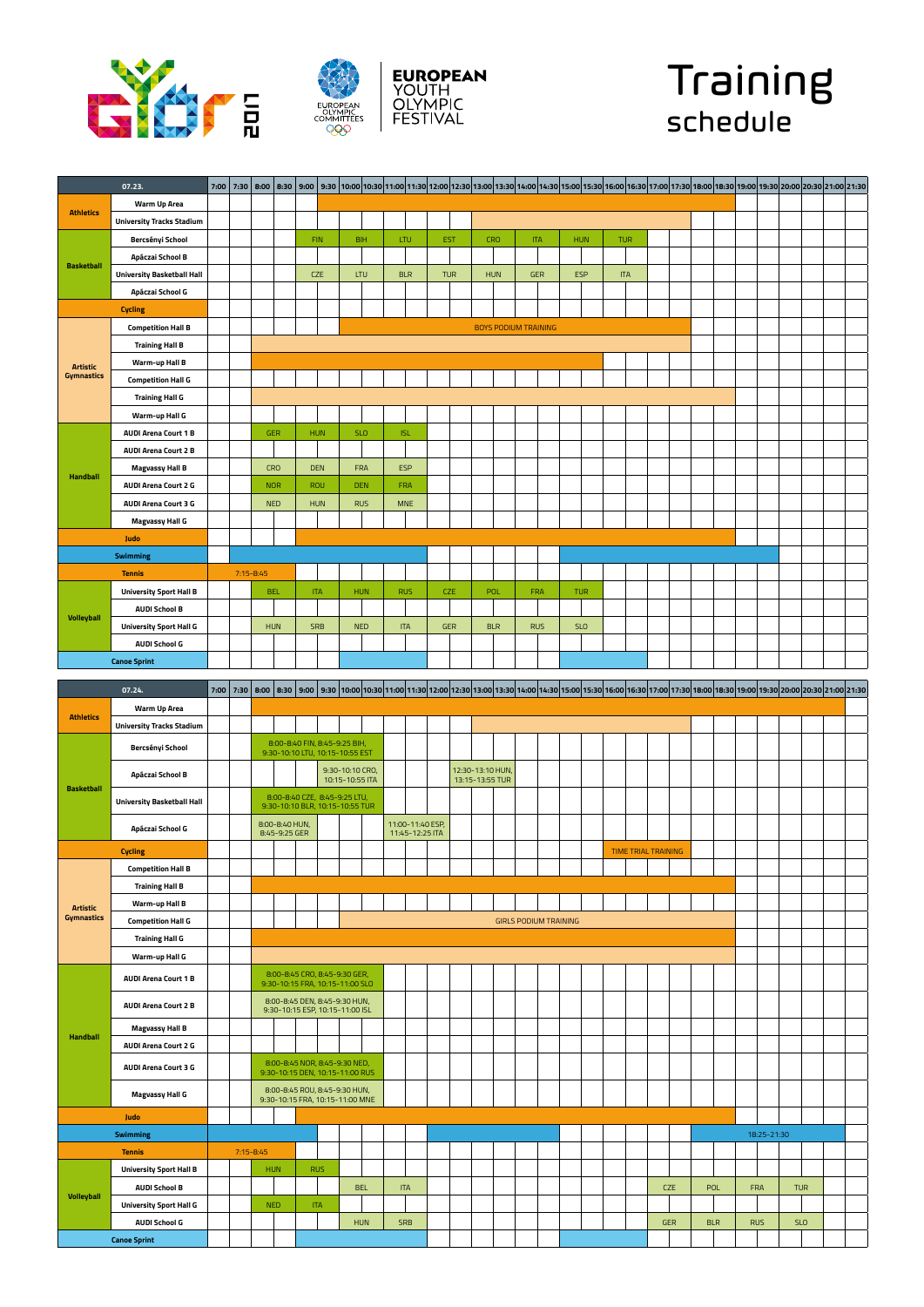







|                   | 07.25.                            | 7:00 | 7:30 | 8:00          |                                 |                                                                  |                                    | 8:30 9:00 0 9:30 10:00 0:30 10:00 10:30 1:00 11:30 12:30 13:00 13:30 14:00 14:30 15:00 15:30 16:00 16:30 17:00 17:30 17:00 13:30 10:00 19:30 20:00 20:30 21:00 21:30 1:30 15:00 16:30 16:00 16:30 17:00 17:30 18:00 18:30 19: |                 |                  |                                     |  |  |  |            |  |            |            |             |            |  |
|-------------------|-----------------------------------|------|------|---------------|---------------------------------|------------------------------------------------------------------|------------------------------------|-------------------------------------------------------------------------------------------------------------------------------------------------------------------------------------------------------------------------------|-----------------|------------------|-------------------------------------|--|--|--|------------|--|------------|------------|-------------|------------|--|
|                   | <b>Warm Up Area</b>               |      |      |               |                                 |                                                                  |                                    |                                                                                                                                                                                                                               |                 |                  |                                     |  |  |  |            |  |            |            |             |            |  |
| <b>Athletics</b>  | <b>University Tracks Stadium</b>  |      |      |               |                                 |                                                                  |                                    |                                                                                                                                                                                                                               |                 |                  |                                     |  |  |  |            |  |            |            |             |            |  |
|                   | Bercsényi School                  |      |      |               |                                 | 8:00-8:45 BIH, 8:50-9:35 ITA,<br>9:40-10:25 EST, 10:30-11:15 TUR |                                    |                                                                                                                                                                                                                               |                 |                  |                                     |  |  |  |            |  |            |            |             |            |  |
|                   | Apáczai School B                  |      |      |               | 8:00-8:40 LTU,<br>8:45-9:25 HUN |                                                                  |                                    |                                                                                                                                                                                                                               | 11:45-12:25 FIN | 11:00-11:40 CRO, |                                     |  |  |  |            |  |            |            |             |            |  |
| <b>Basketball</b> | <b>University Basketball Hall</b> |      |      |               |                                 | 8:00-8:45 LTU, 8:50-9:35 GER,<br>9:40-10:25 TUR, 10:30-11:15 ITA |                                    |                                                                                                                                                                                                                               |                 |                  |                                     |  |  |  |            |  |            |            |             |            |  |
|                   | Apáczai School G                  |      |      |               |                                 |                                                                  | 9:30-10:10 BLR,<br>10:15-10:55 ESP |                                                                                                                                                                                                                               |                 |                  | 12:30-13:10 HUN,<br>13:15-13:55 CZE |  |  |  |            |  |            |            |             |            |  |
|                   | <b>Cycling</b>                    |      |      |               |                                 |                                                                  |                                    |                                                                                                                                                                                                                               |                 |                  |                                     |  |  |  |            |  |            |            |             |            |  |
|                   | <b>Competition Hall B</b>         |      |      |               |                                 |                                                                  |                                    |                                                                                                                                                                                                                               |                 |                  |                                     |  |  |  |            |  |            |            |             |            |  |
|                   | <b>Training Hall B</b>            |      |      |               |                                 |                                                                  |                                    |                                                                                                                                                                                                                               |                 |                  |                                     |  |  |  |            |  |            |            |             |            |  |
| <b>Artistic</b>   | Warm-up Hall B                    |      |      |               |                                 |                                                                  |                                    |                                                                                                                                                                                                                               |                 |                  |                                     |  |  |  |            |  |            |            |             |            |  |
| <b>Gymnastics</b> | <b>Competition Hall G</b>         |      |      |               |                                 |                                                                  |                                    |                                                                                                                                                                                                                               |                 |                  |                                     |  |  |  |            |  |            |            |             |            |  |
|                   | <b>Training Hall G</b>            |      |      |               |                                 |                                                                  |                                    |                                                                                                                                                                                                                               |                 |                  |                                     |  |  |  |            |  |            |            |             |            |  |
|                   | Warm-up Hall G                    |      |      |               |                                 |                                                                  |                                    |                                                                                                                                                                                                                               |                 |                  |                                     |  |  |  |            |  |            |            |             |            |  |
|                   | <b>AUDI Arena Court 1 B</b>       |      |      |               |                                 | 8:00-8:45 HUN, 8:45-9:30 DEN,<br>9:30-10:15 ISL, 10:15-11:00 ESP |                                    |                                                                                                                                                                                                                               |                 |                  |                                     |  |  |  |            |  |            |            |             |            |  |
|                   | <b>AUDI Arena Court 2 B</b>       |      |      |               |                                 |                                                                  |                                    |                                                                                                                                                                                                                               |                 |                  |                                     |  |  |  |            |  |            |            |             |            |  |
|                   | <b>Magvassy Hall B</b>            |      |      |               |                                 | 8:00-8:45 CRO, 8:45-9:30 GER,<br>9:30-10:15 FRA, 10:15-11:00 SLO |                                    |                                                                                                                                                                                                                               |                 |                  |                                     |  |  |  |            |  |            |            |             |            |  |
| <b>Handball</b>   | <b>AUDI Arena Court 2 G</b>       |      |      |               |                                 | 8:00-8:45 NOR, 8:45-9:30 NED,<br>9:30-10:15 DEN, 10:15-11:00 RUS |                                    |                                                                                                                                                                                                                               |                 |                  |                                     |  |  |  |            |  |            |            |             |            |  |
|                   | <b>AUDI Arena Court 3 G</b>       |      |      |               |                                 | 8:00-8:45 HUN, 8:45-9:30 ROU,<br>9:30-10:15 MNE, 10:15-11:00 FRA |                                    |                                                                                                                                                                                                                               |                 |                  |                                     |  |  |  |            |  |            |            |             |            |  |
|                   | <b>Magvassy Hall G</b>            |      |      |               |                                 |                                                                  |                                    |                                                                                                                                                                                                                               |                 |                  |                                     |  |  |  |            |  |            |            |             |            |  |
|                   | Judo                              |      |      |               |                                 |                                                                  |                                    |                                                                                                                                                                                                                               |                 |                  |                                     |  |  |  |            |  |            |            |             |            |  |
|                   | <b>Swimming</b>                   |      |      |               |                                 |                                                                  |                                    |                                                                                                                                                                                                                               |                 |                  |                                     |  |  |  |            |  |            |            | 18:40-21:30 |            |  |
|                   | <b>Tennis</b>                     |      |      | $7:15 - 8:45$ |                                 |                                                                  |                                    |                                                                                                                                                                                                                               |                 |                  |                                     |  |  |  |            |  |            |            |             |            |  |
|                   | <b>University Sport Hall B</b>    |      |      |               | <b>CZE</b>                      | <b>HUN</b>                                                       |                                    |                                                                                                                                                                                                                               |                 |                  |                                     |  |  |  |            |  |            |            |             |            |  |
|                   | <b>AUDI School B</b>              |      |      |               |                                 |                                                                  |                                    | FRA                                                                                                                                                                                                                           | <b>BEL</b>      |                  |                                     |  |  |  | POL        |  | <b>RUS</b> | <b>TUR</b> |             | <b>ITA</b> |  |
| <b>Volleyball</b> | <b>University Sport Hall G</b>    |      |      |               | <b>GER</b>                      | <b>NED</b>                                                       |                                    |                                                                                                                                                                                                                               |                 |                  |                                     |  |  |  |            |  |            |            |             |            |  |
|                   | <b>AUDI School G</b>              |      |      |               |                                 |                                                                  |                                    | <b>RUS</b>                                                                                                                                                                                                                    | <b>HUN</b>      |                  |                                     |  |  |  | <b>BLR</b> |  | <b>ITA</b> | <b>SLO</b> | <b>SRB</b>  |            |  |
|                   | <b>Canoe Sprint</b>               |      |      |               |                                 |                                                                  |                                    |                                                                                                                                                                                                                               |                 |                  |                                     |  |  |  |            |  |            |            |             |            |  |

|                   | 07.26.                            |  |                                                                  |            |                                    |                           |                 |                  |                |                                     |  |  |  |            |            |            |            |             |            |  |  |
|-------------------|-----------------------------------|--|------------------------------------------------------------------|------------|------------------------------------|---------------------------|-----------------|------------------|----------------|-------------------------------------|--|--|--|------------|------------|------------|------------|-------------|------------|--|--|
|                   | <b>Warm Up Area</b>               |  |                                                                  |            |                                    |                           |                 |                  |                |                                     |  |  |  |            |            |            |            |             |            |  |  |
| <b>Athletics</b>  | <b>University Tracks Stadium</b>  |  |                                                                  |            |                                    |                           |                 |                  |                |                                     |  |  |  |            |            |            |            |             |            |  |  |
|                   | Bercsényi School                  |  | 8:00-8:45 EST, 8:50-9:35 HUN,<br>9:40-10:25 BIH, 10:30-11:15 CRO |            |                                    |                           |                 |                  |                |                                     |  |  |  |            |            |            |            |             |            |  |  |
| <b>Basketball</b> | Apáczai School B                  |  |                                                                  |            | 9:30-10:10 TUR,<br>10:15-10:55 LTU |                           |                 |                  |                | 12:30-13:10 ITA,<br>13:15-13:55 FIN |  |  |  |            |            |            |            |             |            |  |  |
|                   | <b>University Basketball Hall</b> |  | 8:00-8:45 TUR, 8:50-9:35 ESP,<br>9:40-10:25 LTU, 10:30-11:15 HUN |            |                                    |                           |                 |                  |                |                                     |  |  |  |            |            |            |            |             |            |  |  |
|                   | Apáczai School G                  |  | 8:00-8:40 ITA,<br>8:45-9:25 BLR                                  |            |                                    |                           | 11:45-12:25 CZE | 11:00-11:40 GER, |                |                                     |  |  |  |            |            |            |            |             |            |  |  |
|                   | <b>Cycling</b>                    |  |                                                                  |            |                                    | <b>ROAD RACE TRAINING</b> |                 |                  |                |                                     |  |  |  |            |            |            |            |             |            |  |  |
|                   | <b>Competition Hall B</b>         |  |                                                                  |            |                                    |                           |                 |                  |                |                                     |  |  |  |            |            |            |            |             |            |  |  |
|                   | <b>Training Hall B</b>            |  |                                                                  |            |                                    |                           |                 |                  |                |                                     |  |  |  |            |            |            |            |             |            |  |  |
| <b>Artistic</b>   | <b>Warm-up Hall B</b>             |  |                                                                  |            |                                    |                           |                 |                  |                |                                     |  |  |  |            |            |            |            |             |            |  |  |
| <b>Gymnastics</b> | <b>Competition Hall G</b>         |  |                                                                  |            |                                    |                           |                 |                  |                |                                     |  |  |  |            |            |            |            |             |            |  |  |
|                   | <b>Training Hall G</b>            |  |                                                                  |            |                                    |                           |                 |                  |                |                                     |  |  |  |            |            |            |            |             |            |  |  |
|                   | Warm-up Hall G                    |  |                                                                  |            |                                    |                           |                 |                  |                |                                     |  |  |  |            |            |            |            |             |            |  |  |
|                   | <b>AUDI Arena Court 1 B</b>       |  | 8:00-8:45 DEN, 8:45-9:30 CRO,<br>9:30-10:15 ESP, 10:15-11:00 FRA |            |                                    |                           |                 |                  |                |                                     |  |  |  |            |            |            |            |             |            |  |  |
|                   | <b>AUDI Arena Court 2 B</b>       |  | 8:00-8:45 HUN, 8:45-9:30 GER,<br>9:30-10:15 ISL, 10:15-11:00 SLO |            |                                    |                           |                 |                  |                |                                     |  |  |  |            |            |            |            |             |            |  |  |
| <b>Handball</b>   | <b>Magvassy Hall B</b>            |  |                                                                  |            |                                    |                           |                 |                  |                |                                     |  |  |  |            |            |            |            |             |            |  |  |
|                   | <b>AUDI Arena Court 2 G</b>       |  |                                                                  |            |                                    |                           |                 |                  |                |                                     |  |  |  |            |            |            |            |             |            |  |  |
|                   | <b>AUDI Arena Court 3 G</b>       |  | 8:00-8:45 ROU, 8:45-9:30 NOR,<br>9:30-10:15 FRA, 10:15-11:00 DEN |            |                                    |                           |                 |                  |                |                                     |  |  |  |            |            |            |            |             |            |  |  |
|                   | <b>Magvassy Hall G</b>            |  | 8:00-8:45 HUN, 8:45-9:30 NED,<br>9:30-10:15 MNE, 10:15-11:00 RUS |            |                                    |                           |                 |                  |                |                                     |  |  |  |            |            |            |            |             |            |  |  |
|                   | Judo                              |  |                                                                  |            |                                    |                           |                 |                  |                |                                     |  |  |  |            |            |            |            |             |            |  |  |
|                   | <b>Swimming</b>                   |  |                                                                  |            |                                    |                           |                 |                  | 10:45-15:00    |                                     |  |  |  |            |            |            |            | 18:25-21:30 |            |  |  |
|                   | <b>Tennis</b>                     |  |                                                                  |            |                                    |                           |                 |                  | $7:15 - 18:00$ |                                     |  |  |  |            |            |            |            |             |            |  |  |
|                   | <b>University Sport Hall B</b>    |  | POL                                                              | <b>HUN</b> |                                    |                           |                 |                  |                |                                     |  |  |  |            |            |            |            |             |            |  |  |
|                   | <b>AUDI School B</b>              |  |                                                                  |            | <b>TUR</b>                         | <b>BEL</b>                |                 |                  |                |                                     |  |  |  | <b>RUS</b> |            | <b>CZE</b> | <b>ITA</b> |             | FRA        |  |  |
| <b>Volleyball</b> | <b>University Sport Hall G</b>    |  | <b>BLR</b>                                                       | <b>NED</b> |                                    |                           |                 |                  |                |                                     |  |  |  |            |            |            |            |             |            |  |  |
|                   | <b>AUDI School G</b>              |  |                                                                  |            | <b>SLO</b>                         | <b>HUN</b>                |                 |                  |                |                                     |  |  |  | <b>ITA</b> | <b>GER</b> |            | <b>SRB</b> |             | <b>RUS</b> |  |  |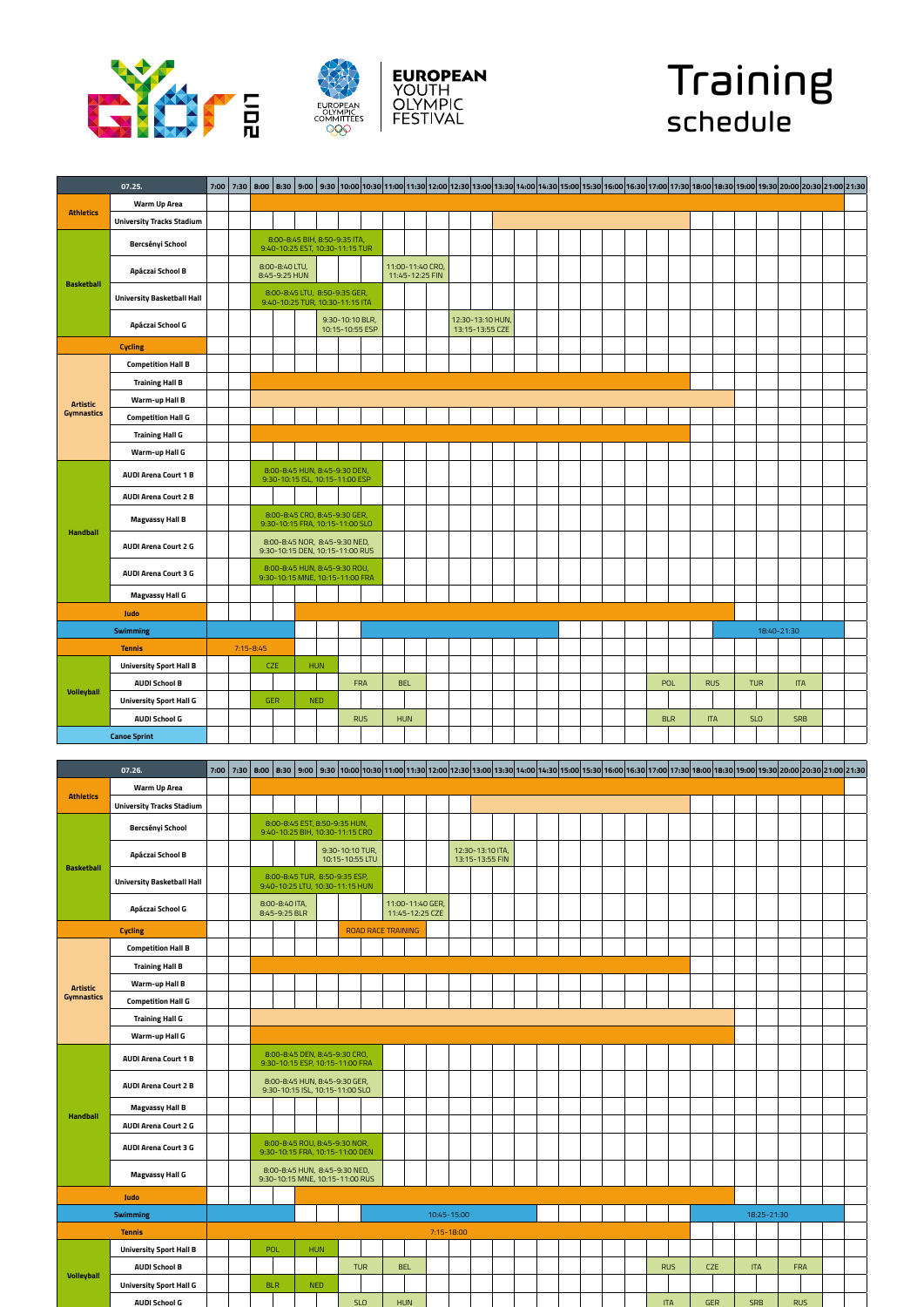







|                   | 07.27.                            | 7:00 | 7:30 |            |  |            |    |            |            |    |            |                                                                                                                             |            |    |            |    |            |  |            |  | 8:00 13:00 19:00 19:00 19:30 10:00 10:30 11:00 11:30 12:30 12:30 13:00 13:30 14:00 14:30 15:00 15:30 15:00 16:30 17:00 17:30 17:00 17:30 19:00 18:30 19:00 18:30 19:00 19:30 20:00 20:30 21:00 21:30 |  |
|-------------------|-----------------------------------|------|------|------------|--|------------|----|------------|------------|----|------------|-----------------------------------------------------------------------------------------------------------------------------|------------|----|------------|----|------------|--|------------|--|------------------------------------------------------------------------------------------------------------------------------------------------------------------------------------------------------|--|
|                   | <b>Warm Up Area</b>               |      |      |            |  |            |    |            |            |    |            |                                                                                                                             |            |    |            |    |            |  |            |  |                                                                                                                                                                                                      |  |
| <b>Athletics</b>  | <b>University Tracks Stadium</b>  |      |      |            |  |            |    |            |            |    |            |                                                                                                                             |            |    |            |    |            |  |            |  |                                                                                                                                                                                                      |  |
|                   | Bercsényi School                  |      |      |            |  |            |    |            |            |    |            |                                                                                                                             |            |    |            |    |            |  |            |  |                                                                                                                                                                                                      |  |
|                   | Apáczai School B                  |      |      |            |  |            | 3A | 4 <b>B</b> |            | 3B |            | 4A                                                                                                                          | 1A         | 2B |            | 1B | 2A         |  |            |  |                                                                                                                                                                                                      |  |
| <b>Basketball</b> | <b>University Basketball Hall</b> |      |      |            |  |            |    |            |            |    |            |                                                                                                                             |            |    |            |    |            |  |            |  |                                                                                                                                                                                                      |  |
|                   | Apáczai School G                  |      |      |            |  |            | 3A | 4B         |            | 3B |            | 4A                                                                                                                          | 1A         | 2B |            | 1B | 2A         |  |            |  |                                                                                                                                                                                                      |  |
|                   | <b>Cycling</b>                    |      |      |            |  |            |    |            |            |    |            |                                                                                                                             |            |    |            |    |            |  |            |  |                                                                                                                                                                                                      |  |
|                   | <b>Competition Hall B</b>         |      |      |            |  |            |    |            |            |    |            |                                                                                                                             |            |    |            |    |            |  |            |  |                                                                                                                                                                                                      |  |
|                   | <b>Training Hall B</b>            |      |      |            |  |            |    |            |            |    |            |                                                                                                                             |            |    |            |    |            |  |            |  |                                                                                                                                                                                                      |  |
| <b>Artistic</b>   | Warm-up Hall B                    |      |      |            |  |            |    |            |            |    |            |                                                                                                                             |            |    |            |    |            |  |            |  |                                                                                                                                                                                                      |  |
| <b>Gymnastics</b> | <b>Competition Hall G</b>         |      |      |            |  |            |    |            |            |    |            |                                                                                                                             |            |    |            |    |            |  |            |  |                                                                                                                                                                                                      |  |
|                   | <b>Training Hall G</b>            |      |      |            |  |            |    |            |            |    |            |                                                                                                                             |            |    |            |    |            |  |            |  |                                                                                                                                                                                                      |  |
|                   | Warm-up Hall G                    |      |      |            |  |            |    |            |            |    |            |                                                                                                                             |            |    |            |    |            |  |            |  |                                                                                                                                                                                                      |  |
|                   | <b>AUDI Arena Court 1 B</b>       |      |      |            |  |            |    |            |            |    |            | 8:00-9:15 3A, 9:15-10:30 4B, 10:30-11:45 4A, 11:45-13:30 3B, 13:30-14:45 1A, 14:45-16:00 2B, 16:00-17:15 2A, 17:15-18:30 1B |            |    |            |    |            |  |            |  |                                                                                                                                                                                                      |  |
|                   | <b>AUDI Arena Court 2 B</b>       |      |      |            |  |            |    |            |            |    |            |                                                                                                                             |            |    |            |    |            |  |            |  |                                                                                                                                                                                                      |  |
| <b>Handball</b>   | <b>Magvassy Hall B</b>            |      |      |            |  |            |    |            |            |    |            |                                                                                                                             |            |    |            |    |            |  |            |  |                                                                                                                                                                                                      |  |
|                   | <b>AUDI Arena Court 2 G</b>       |      |      |            |  |            |    |            |            |    |            |                                                                                                                             |            |    |            |    |            |  |            |  |                                                                                                                                                                                                      |  |
|                   | <b>AUDI Arena Court 3 G</b>       |      |      |            |  |            |    |            |            |    |            | 8:00-9:15 3A, 9:15-10:30 4B, 10:30-11:45 4A, 11:45-13:30 3B, 13:30-14:45 1A, 14:45-16:00 2B, 16:00-17:15 2A, 17:15-18:30 1B |            |    |            |    |            |  |            |  |                                                                                                                                                                                                      |  |
|                   | <b>Magvassy Hall G</b>            |      |      |            |  |            |    |            |            |    |            |                                                                                                                             |            |    |            |    |            |  |            |  |                                                                                                                                                                                                      |  |
|                   | Judo                              |      |      |            |  |            |    |            |            |    |            |                                                                                                                             |            |    |            |    |            |  |            |  |                                                                                                                                                                                                      |  |
|                   | <b>Swimming</b>                   |      |      |            |  |            |    |            |            |    |            |                                                                                                                             |            |    |            |    |            |  |            |  |                                                                                                                                                                                                      |  |
|                   | <b>Tennis</b>                     |      |      |            |  |            |    |            |            |    |            |                                                                                                                             |            |    |            |    |            |  |            |  |                                                                                                                                                                                                      |  |
|                   | <b>University Sport Hall B</b>    |      |      | <b>RUS</b> |  | <b>CZE</b> |    |            | <b>ITA</b> |    | FRA        |                                                                                                                             | POL        |    | <b>HUN</b> |    | <b>TUR</b> |  | <b>BEL</b> |  |                                                                                                                                                                                                      |  |
|                   | <b>AUDI School B</b>              |      |      |            |  |            |    |            |            |    |            |                                                                                                                             |            |    |            |    |            |  |            |  |                                                                                                                                                                                                      |  |
| <b>Volleyball</b> | <b>University Sport Hall G</b>    |      |      | <b>ITA</b> |  | <b>GER</b> |    |            | <b>SRB</b> |    | <b>RUS</b> |                                                                                                                             | <b>BLR</b> |    | <b>NED</b> |    | <b>SLO</b> |  | <b>HUN</b> |  |                                                                                                                                                                                                      |  |
|                   | <b>AUDI School G</b>              |      |      |            |  |            |    |            |            |    |            |                                                                                                                             |            |    |            |    |            |  |            |  |                                                                                                                                                                                                      |  |
|                   | <b>Canoe Sprint</b>               |      |      |            |  |            |    |            |            |    |            |                                                                                                                             |            |    |            |    |            |  |            |  |                                                                                                                                                                                                      |  |

|                   | 07.28.                            |  |                               |                                                              |                                  |    |                                   |  |                                   |  |  |  | 7:30 8:30 9:00 9:30 9:00 9:30 9:00 9:30 9:00 9:30 9:00 9:30 9:00 9:30 11:30 12:00 12:30 13:00 13:30 14:30 14:30 15:30 15:30 15:30 16:00 16:30 17:00 17:30 12:30 15:30 16:00 16:30 17:00 17:30 17:30 17:30 17:30 17:30 17:30 17: |    |    |    |  |  |
|-------------------|-----------------------------------|--|-------------------------------|--------------------------------------------------------------|----------------------------------|----|-----------------------------------|--|-----------------------------------|--|--|--|---------------------------------------------------------------------------------------------------------------------------------------------------------------------------------------------------------------------------------|----|----|----|--|--|
|                   | <b>Warm Up Area</b>               |  |                               |                                                              |                                  |    |                                   |  |                                   |  |  |  |                                                                                                                                                                                                                                 |    |    |    |  |  |
| <b>Athletics</b>  | <b>University Tracks Stadium</b>  |  |                               |                                                              |                                  |    |                                   |  |                                   |  |  |  |                                                                                                                                                                                                                                 |    |    |    |  |  |
|                   | Bercsényi School                  |  |                               | 8:00-8:45 3A, 8:50-9:35 4B,<br>9:40-10:25 3B, 10:30-11:15 4A |                                  |    |                                   |  |                                   |  |  |  |                                                                                                                                                                                                                                 |    |    |    |  |  |
| <b>Basketball</b> | Apáczai School B                  |  | 8:00-8:40 1A,<br>8:45-9:25 2B |                                                              |                                  |    | 11:00-11:40 1B,<br>11:45-12:25 2A |  |                                   |  |  |  |                                                                                                                                                                                                                                 |    |    |    |  |  |
|                   | <b>University Basketball Hall</b> |  |                               | 8:00-8:45 3A, 8:50-9:35 4B,<br>9:40-10:25 3B, 10:30-11:15 4A |                                  |    |                                   |  |                                   |  |  |  |                                                                                                                                                                                                                                 |    |    |    |  |  |
|                   | Apáczai School G                  |  |                               |                                                              | 9:30-10:10 1A,<br>10:15-10:55 2B |    |                                   |  | 12:30-13:10 1B,<br>13:15-13:55 2A |  |  |  |                                                                                                                                                                                                                                 |    |    |    |  |  |
|                   | <b>Cycling</b>                    |  |                               |                                                              |                                  |    |                                   |  |                                   |  |  |  |                                                                                                                                                                                                                                 |    |    |    |  |  |
|                   | <b>Competition Hall B</b>         |  |                               |                                                              |                                  |    |                                   |  |                                   |  |  |  |                                                                                                                                                                                                                                 |    |    |    |  |  |
|                   | <b>Training Hall B</b>            |  |                               |                                                              |                                  |    |                                   |  |                                   |  |  |  |                                                                                                                                                                                                                                 |    |    |    |  |  |
| <b>Artistic</b>   | <b>Warm-up Hall B</b>             |  |                               |                                                              |                                  |    |                                   |  |                                   |  |  |  |                                                                                                                                                                                                                                 |    |    |    |  |  |
| <b>Gymnastics</b> | <b>Competition Hall G</b>         |  |                               |                                                              |                                  |    |                                   |  |                                   |  |  |  |                                                                                                                                                                                                                                 |    |    |    |  |  |
|                   | <b>Training Hall G</b>            |  |                               |                                                              |                                  |    |                                   |  |                                   |  |  |  |                                                                                                                                                                                                                                 |    |    |    |  |  |
|                   | Warm-up Hall G                    |  |                               |                                                              |                                  |    |                                   |  |                                   |  |  |  |                                                                                                                                                                                                                                 |    |    |    |  |  |
|                   | <b>AUDI Arena Court 1 B</b>       |  |                               | 8:00-8:45 3A, 8:45-9:30 3B,<br>9:30-10:15 1A, 10:15-11:00 1B |                                  |    |                                   |  |                                   |  |  |  |                                                                                                                                                                                                                                 |    |    |    |  |  |
|                   | <b>AUDI Arena Court 2 B</b>       |  |                               |                                                              |                                  |    |                                   |  |                                   |  |  |  |                                                                                                                                                                                                                                 |    |    |    |  |  |
| <b>Handball</b>   | <b>Magvassy Hall B</b>            |  |                               | 8:00-8:45 4B, 8:45-9:30 4A,<br>9:30-10:15 2B, 10:15-11:00 2A |                                  |    |                                   |  |                                   |  |  |  |                                                                                                                                                                                                                                 |    |    |    |  |  |
|                   | <b>AUDI Arena Court 2 G</b>       |  |                               | 8:00-8:45 4B, 8:45-9:30 4A,<br>9:30-10:15 2B, 10:15-11:00 2A |                                  |    |                                   |  |                                   |  |  |  |                                                                                                                                                                                                                                 |    |    |    |  |  |
|                   | <b>AUDI Arena Court 3 G</b>       |  |                               | 8:00-8:45 3A, 8:45-9:30 3B,<br>9:30-10:15 1A, 10:15-11:00 1B |                                  |    |                                   |  |                                   |  |  |  |                                                                                                                                                                                                                                 |    |    |    |  |  |
|                   | <b>Magvassy Hall G</b>            |  |                               |                                                              |                                  |    |                                   |  |                                   |  |  |  |                                                                                                                                                                                                                                 |    |    |    |  |  |
|                   | Judo                              |  |                               |                                                              |                                  |    |                                   |  |                                   |  |  |  |                                                                                                                                                                                                                                 |    |    |    |  |  |
|                   | <b>Swimming</b>                   |  |                               |                                                              |                                  |    |                                   |  |                                   |  |  |  |                                                                                                                                                                                                                                 |    |    |    |  |  |
|                   | <b>Tennis</b>                     |  |                               |                                                              |                                  |    |                                   |  |                                   |  |  |  |                                                                                                                                                                                                                                 |    |    |    |  |  |
|                   | <b>University Sport Hall B</b>    |  | 1A                            | 2B                                                           |                                  |    |                                   |  |                                   |  |  |  |                                                                                                                                                                                                                                 |    |    |    |  |  |
| <b>Volleyball</b> | <b>AUDI School B</b>              |  |                               |                                                              | 1B                               | 2A |                                   |  |                                   |  |  |  | 3A                                                                                                                                                                                                                              | 4B | 4A | 3B |  |  |
|                   | <b>University Sport Hall G</b>    |  | 1A                            | 2B                                                           |                                  |    |                                   |  |                                   |  |  |  |                                                                                                                                                                                                                                 |    |    |    |  |  |
|                   | <b>AUDI School G</b>              |  |                               |                                                              | 1B                               | 2A |                                   |  |                                   |  |  |  | 3A                                                                                                                                                                                                                              | 4B | 4A | 3B |  |  |
|                   | <b>Canoe Sprint</b>               |  |                               |                                                              |                                  |    |                                   |  |                                   |  |  |  |                                                                                                                                                                                                                                 |    |    |    |  |  |